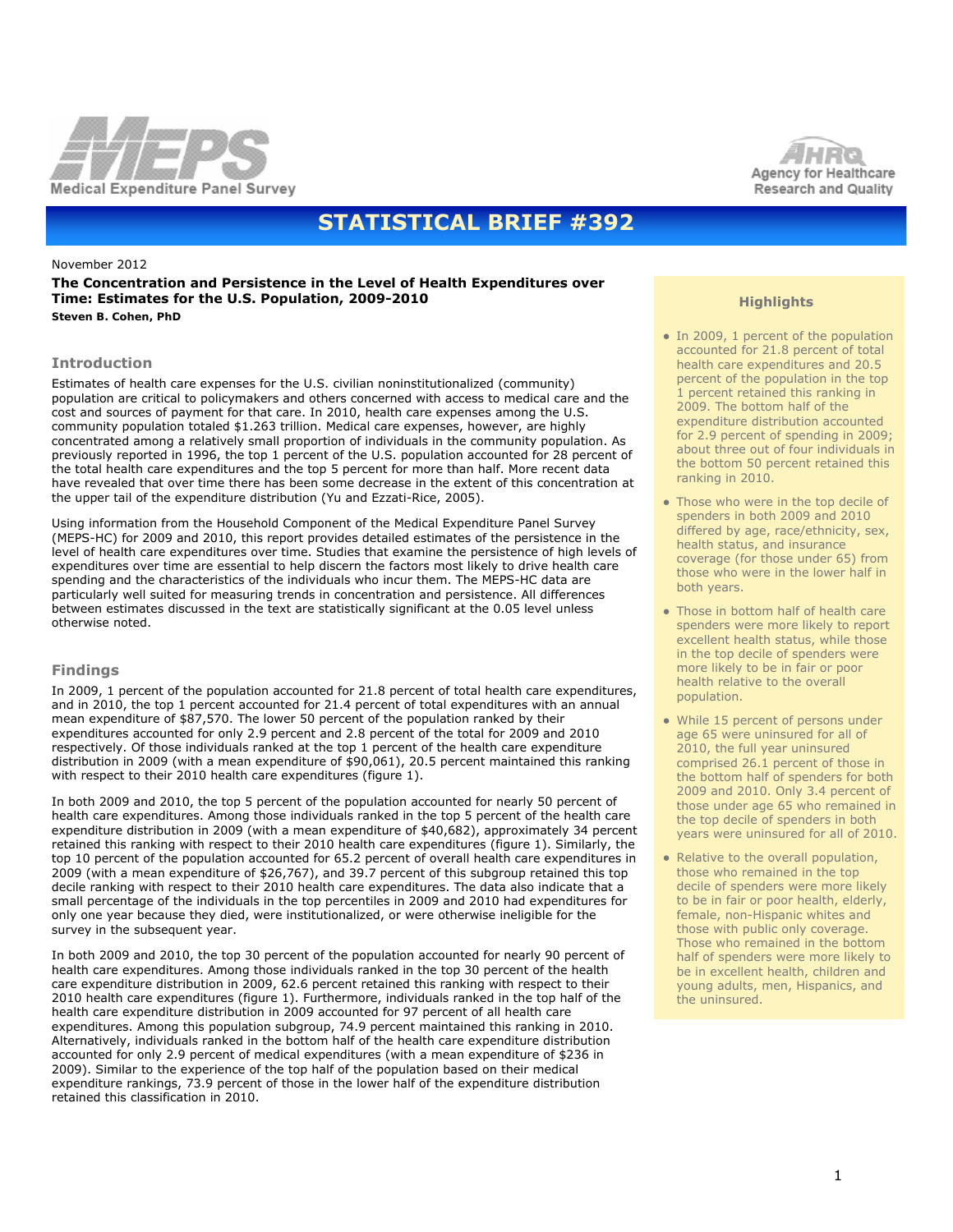Given the high concentration of medical expenditures incurred by the top decile of the population ranked by health care spending (65.2 percent), identifying the characteristics of those individuals exhibiting significant reductions in health care spending in a subsequent year is also of interest. Among those ranked in the top decile in 2009 based on their high level of medical expenditures, 29 percent shifted to a ranking in the lower 75 percent of the expenditure distribution in 2010 (data not shown). Individuals ranked in the lower 75 percent of health care spending accounted for only 13.6 percent of all medical expenditures in 2010.

Individuals who were between the ages of 45 and 64 and the elderly (65 and older) were disproportionately represented among the population that remained in the top decile of spenders for both 2009 and 2010. While the elderly represented 13.3 percent of the overall population, they represented 47.9 percent of those individuals who remained in the top decile of spenders (figure 2). For those individuals who remained in the lower half of the distribution based on health care expenditures over the two-year span, the elderly represented only 3.1 percent of the population. Alternatively, children (0-17) and young adults (18-29) were disproportionately represented among the population that remained in the bottom half of spenders (32.4 percent and 23.5 percent, respectively). In contrast, children and young adults represented only 2.1 percent and 2.9 percent, respectively, of those individuals who remained in the top decile of spenders. Individuals in the top decile ordered by medical expenditures in 2009 that shifted below the first quartile in 2010 were predominantly between the ages of 30-64.

Individuals identified as Hispanic and black non-Hispanic single race were disproportionately represented among the population that remained in the lower half of the distribution based on health care spending. While Hispanics represented 16.3 percent of the overall population in 2010, they represented 24.8 percent of those individuals who remained in the bottom 50 percent of spenders (figure 3). For those individuals who remained in the top decile of spenders, Hispanics represented only 6.0 percent of the population. Individuals in the top decile ordered by medical expenditures in 2009 that shifted below the first quartile in 2010 were more likely to be non-Hispanic whites and other races (74.9 percent) relative to their representation in the overall population (66.6 percent).

Individuals who remained in the top decile of spenders in 2009 and 2010 also differed significantly by sex, compared with those who remained in the lower half of the distribution ranked by medical care expenditures. While women represented 50.9 percent of the overall population, they represented 61.6 percent of those individuals who remained in the top decile of spenders (figure 4). For those individuals who remained in the lower half of the distribution based on health care expenditures over the two-year span, women represented only 43.3 percent of the population. Alternatively, men were disproportionately represented among the population that remained in the bottom half of spenders (56.7 percent). In contrast, men represented only 38.4 percent of those individuals who remained in the top decile of spenders. Individuals in the top decile ordered by medical expenditures in 2009 that shifted below the first quartile in 2010 were predominantly female (58.3 percent).

Health status was a particularly salient factor that distinguished those individuals who remained in the top decile of spenders. Overall, 2.8 percent of the population was reported to be in poor health in 2010, and another 7.8 percent was classified in fair health (figure 5). In contrast, of those individuals who remained in the top decile of spenders, 20.2 percent were in poor health and another 26.7 percent were in fair health. Furthermore, for those individuals remaining in the bottom half of spenders, only 0.5 percent were reported to be in poor health and 4.1 percent in fair health. Individuals in excellent health were disproportionately represented among those who remained in the lower half of spenders both years (41.2 percent). Alternatively, for those individuals remaining in the top decile of spenders, only 5.2 percent were reported to be in excellent health and 14.5 percent in very good health. Individuals in the top decile ordered by medical expenditures in 2009 that shifted below the top quartile in 2010 were predominantly in excellent, very good, or good health (25.8, 34.8, and 23.2 percent, respectively).

Focusing on the under age 65 population, health insurance coverage status also distinguished individuals who remained in the top decile of spenders from their counterparts in the lower half of the distribution. Individuals who were uninsured for all of calendar year 2010 were disproportionately represented among the population that remained in the lower half of the distribution based on health care spending. While 15 percent of the overall population under age 65 was uninsured for all of 2010, the full year uninsured comprised 26.1 percent of all individuals remaining in the bottom half of spenders (figure 6). Alternatively, only 3.4 percent of those under age 65 who remained in the top decile of spenders were uninsured. In addition, while 17.9 percent of the overall population under age 65 had public-only coverage for all of 2009, 32.6 percent of those who remained in the top decile of spenders had public-only coverage (figure 6).

With respect to poverty status classifications, 36.2 percent of the overall population resided in families or single-person households with high incomes in 2010 (figure 7) and 15.2 percent had incomes at or below the poverty threshold. A lower representation of high income individuals (26.6 percent) and a higher representation of the poor (19.3 percent) were observed among those who remained in the lower half of spenders in both 2009 to 2010.

#### **Data Source**

The estimates shown in this Statistical Brief are drawn from analyses conducted by the MEPS staff from the following public use files: MEPS HC-129 and HC-138, 2009 and 2010 Full Year Consolidated Data Files, and MEPS HC-139: Panel 14 Longitudinal Data File.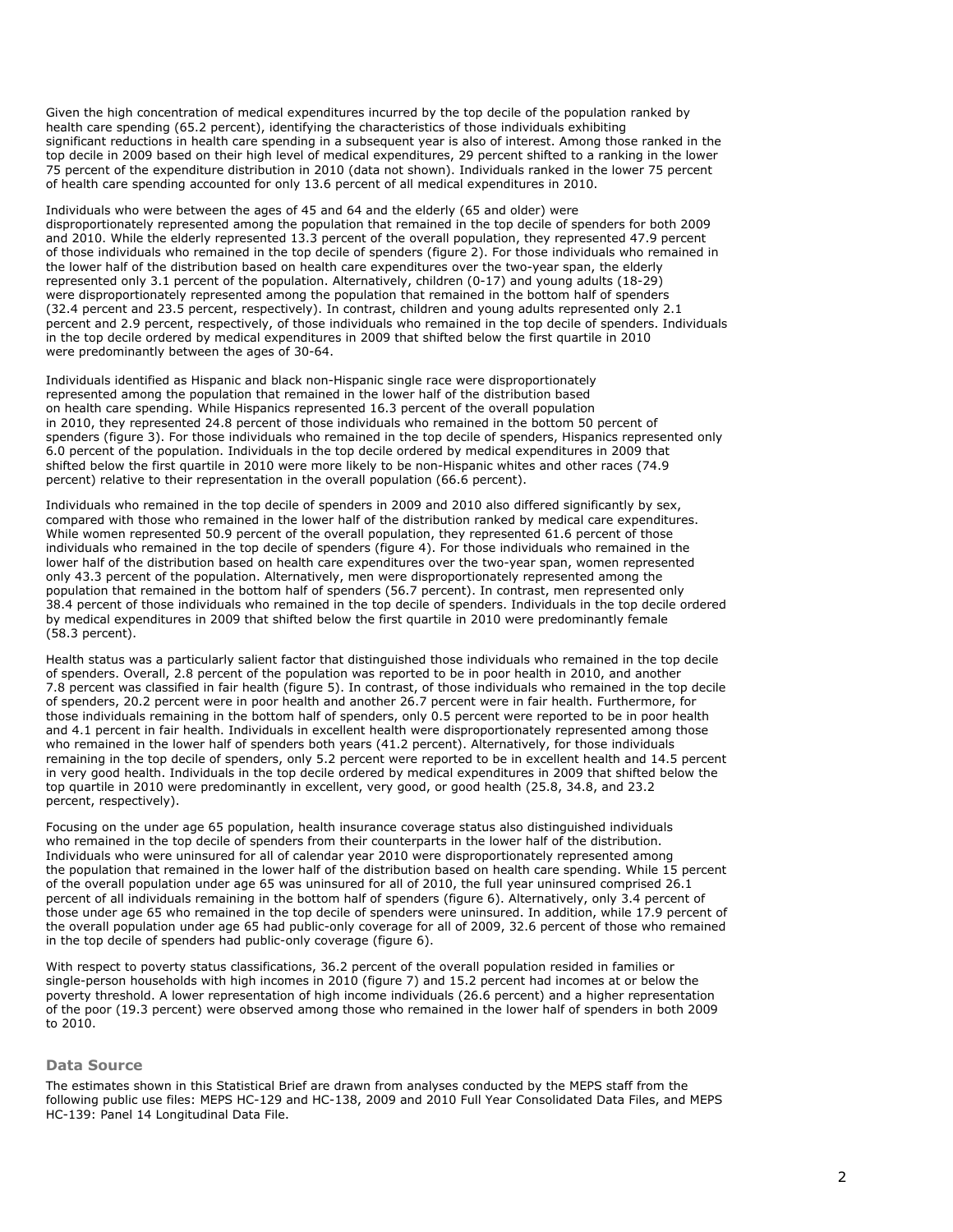# **Definitions**

#### *Expenditures*

MEPS-HC defines total expense as the sum of payments from all sources to hospitals, physicians, other health care providers (including dental care), and pharmacies for services reported by respondents in the MEPS-HC. Sources include direct payments from individuals and families, private insurance, Medicare, Medicaid, and miscellaneous other sources.

#### *Uninsured*

Individuals who were not covered by any comprehensive private or public health plan during the year were defined as uninsured. People who were covered only by noncomprehensive State-specific programs (e.g., Maryland Kidney Disease Program) or private singleservice plans (e.g., coverage for dental or vision care only, coverage for accidents or specific diseases) were also considered to be uninsured. Insurance status was defined for calendar year 2010.

#### *Age*

Age was defined as age at the end of the year 2010.

#### *Race/ethnicity*

Classification by race and ethnicity was based on information reported for each family member. Respondents were asked if each family member's race was best described as American Indian, Alaska Native, Asian or Pacific Islander, black, white, or other. They also were asked if each family member's main national origin or ancestry was Puerto Rican; Cuban; Mexican, Mexicano, Mexican American, or Chicano; other Latin American; or other Spanish. All persons whose main national origin or ancestry was reported in one of these Hispanic groups, regardless of racial background, were classified as Hispanic. Since the Hispanic grouping can include black Hispanic, white Hispanic, Asian and Pacific Islanders Hispanic, and other Hispanic, the race categories of black, white, Asian and Pacific Islanders, and other only include non-Hispanics for the race/ethnicity classifications. MEPS respondents who reported other single or multiple races and were non-Hispanic were included in the other category. For this analysis, the following classification by race and ethnicity was used: Hispanic (of any race), non-Hispanic blacks single race, non-Hispanic whites single race, and others, and non-Hispanic Asian and Pacific Islanders single race.

#### *Poverty status*

Sample persons were classified according to the total yearly income of their family. Within a household, all people related by blood, marriage, or adoption were considered to be a family. Poverty status categories are defined by the ratio of family income to the Federal income thresholds, which control for family size and age of the head of family. Poverty status was based on annual income in 2010.

Poverty status categories are defined as follows:

- Poor: Persons in families with income less than or equal to the poverty line; includes those who had negative income.
- . Near poor: Persons in families with income over the poverty line through 125 percent of the poverty line.
- Low income: Persons in families with income over 125 percent through 200 percent of the poverty line.
- Middle income: Persons in families with income over 200 percent through 400 percent of the poverty line.
- High income: Persons in families with income over 400 percent of the poverty line.

#### *Health status*

In every round, the respondent is asked to rate the health of every member of the family. The exact wording of the question is: "In general, compared to other people of (PERSON)'s age, would you say that (PERSON)'s health is excellent, very good, good, fair, or poor?" The health status classification in Round 3 was used for this report, and the small percentage of missing (~1 percent) responses were classified in the good health status category.

### **About MEPS-HC**

MEPS-HC is a nationally representative longitudinal survey that collects detailed information on health care utilization and expenditures, health insurance, and health status, as well as a wide variety of social, demographic, and economic characteristics for the U.S. civilian noninstitutionalized population. It is cosponsored by the Agency for Healthcare Research and Quality and the National Center for Health Statistics.

For more information about MEPS, call the MEPS information coordinator at AHRQ (301) 427-1406 or visit the MEPS Web site at [http://www.meps.ahrq.gov/.](http://www.meps.ahrq.gov/)

#### **References**

Cohen, J. *Design and Methods of the Medical Expenditure Panel Survey Household Component*. MEPS Methodology Report No. 1. AHCPR Pub. No. 97-0026. Rockville, MD: Agency for Healthcare Policy and Research, 1997. [http://www.meps.ahrq.gov/mepsweb/data\\_files/publications/mr1/mr1.shtml](http://www.meps.ahrq.gov/mepsweb/data_files/publications/mr1/mr1.shtml)

Cohen, S. Design Strategies and Innovations in the Medical Expenditure Panel Survey. *Medical Care*, July 2003: 41 (7) Supplement: III-5–III-12.

Cohen, S. and Yu, W. *The Concentration and Persistence in the Level of Health Expenditures over Time: Estimates for the U.S. Population, 2008–2009*. Statistical Brief #354. December 2010. Agency for Healthcare Research and Quality, Rockville, MD. [http://www.meps.ahrq.gov/mepsweb/data\\_files/publications/st354/stat354.pdf](http://www.meps.ahrq.gov/mepsweb/data_files/publications/st354/stat354.pdf)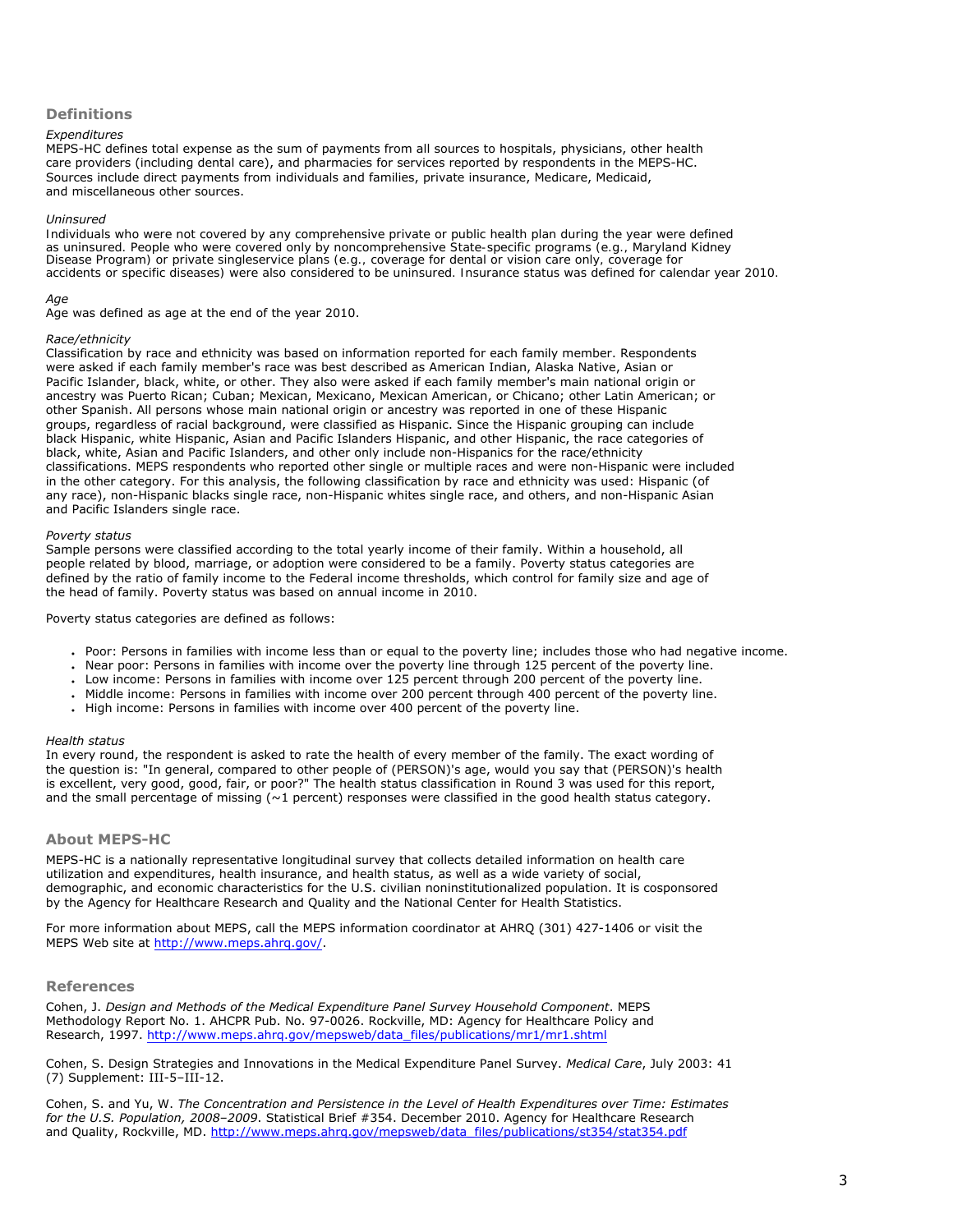Cohen, S. and Yu, W. *The Concentration and Persistence in the Level of Health Expenditures over Time: Estimates for the U.S. Population, 2006–2007*. Statistical Brief #278. March 2010. Agency for Healthcare Research and Quality, Rockville, MD. [http://www.meps.ahrq.gov/mepsweb/data\\_files/publications/st278/stat278.pdf](http://www.meps.ahrq.gov/mepsweb/data_files/publications/st278/stat278.pdf)

*Cohen, S. and Yu, W. The Persistence in the Level of Health Expenditures over Time: Estimates for the U. S. Population, 2004–2005*. Statistical Brief #191. November 2007. Agency for Healthcare Research and Quality, Rockville, MD. [http://www.meps.ahrq.gov/mepsweb/data\\_files/publications/st191/stat191.pdf](http://www.meps.ahrq.gov/mepsweb/data_files/publications/st191/stat191.pdf)

Ezzati-Rice, T.M., Rohde, F., Greenblatt, J. *Sample Design of the Medical Expenditure Panel Survey Household Component, 1998–2007*. Methodology Report No. 22. March 2008. Agency for Healthcare Research and Quality, Rockville, MD. [http://www.meps.ahrq.gov/mepsweb/data\\_files/publications/mr22/mr22.shtml](http://www.meps.ahrq.gov/mepsweb/data_files/publications/mr22/mr22.shtml)

Yu, W. and Ezzati-Rice, T. *Concentration of Health Care Expenditures in the U.S. Civilian Noninstitutionalized Population*. Statistical Brief #81. May 2005. Agency for Healthcare Research and Quality, Rockville, MD. [http://www.meps.ahrq.gov/mepsweb/data\\_files/publications/st81/stat81.pdf](http://www.meps.ahrq.gov/mepsweb/data_files/publications/st81/stat81.pdf)

#### **Suggested Citation**

Cohen, S. and Yu, W. *The Concentration and Persistence in the Level of Health Expenditures over Time: Estimates for the U.S. Population, 2009–2010*. Statistical Brief #392. November 2012. Agency for Healthcare Research and Quality, Rockville, MD. [http://www.meps.ahrq.gov/mepsweb/data\\_files/publications/st392/stat392.pdf](http://www.meps.ahrq.gov/mepsweb/data_files/publications/st392/stat392.pdf)

\* \* \*

AHRQ welcomes questions and comments from readers of this publication who are interested in obtaining more information about access, cost, use, financing, and quality of health care in the United States. We also invite you to tell us how you are using this Statistical Brief and other MEPS data and tools and to share suggestions on how MEPS products might be enhanced to further meet your needs. Please e-mail us at [MEPSProjectDirector@ahrq.hhs.gov o](mailto:MEPSProjectDirector@ahrq.hhs.gov)r send a letter to the address below:

Steven B. Cohen, PhD, Director Center for Financing, Access, and Cost Trends Agency for Healthcare Research and Quality 540 Gaither Road Rockville, MD 20850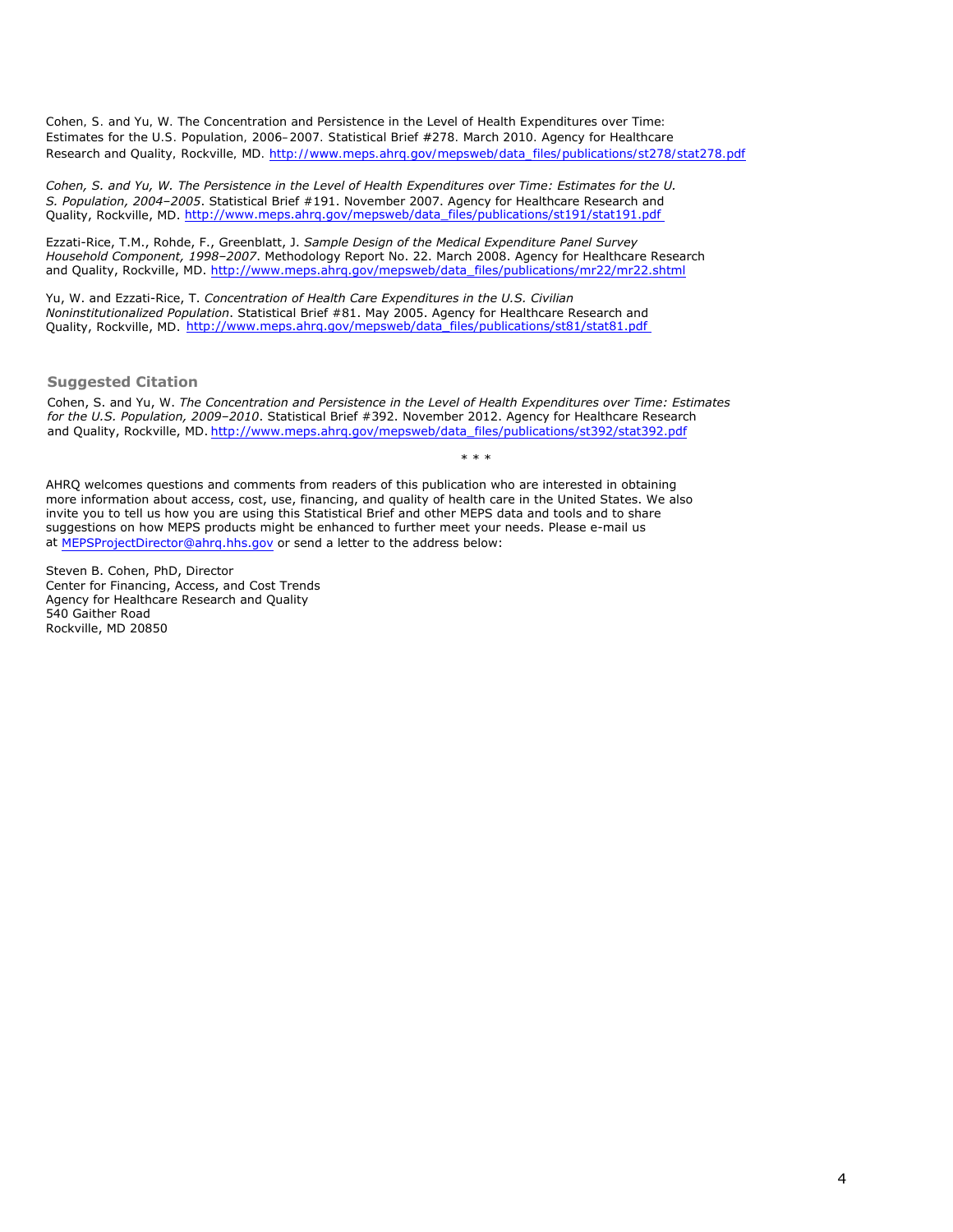

# **Figure 1. Persistence in the level of health care expenditures, U.S. civilian noninstitutionalized population, 2009 to 2010**



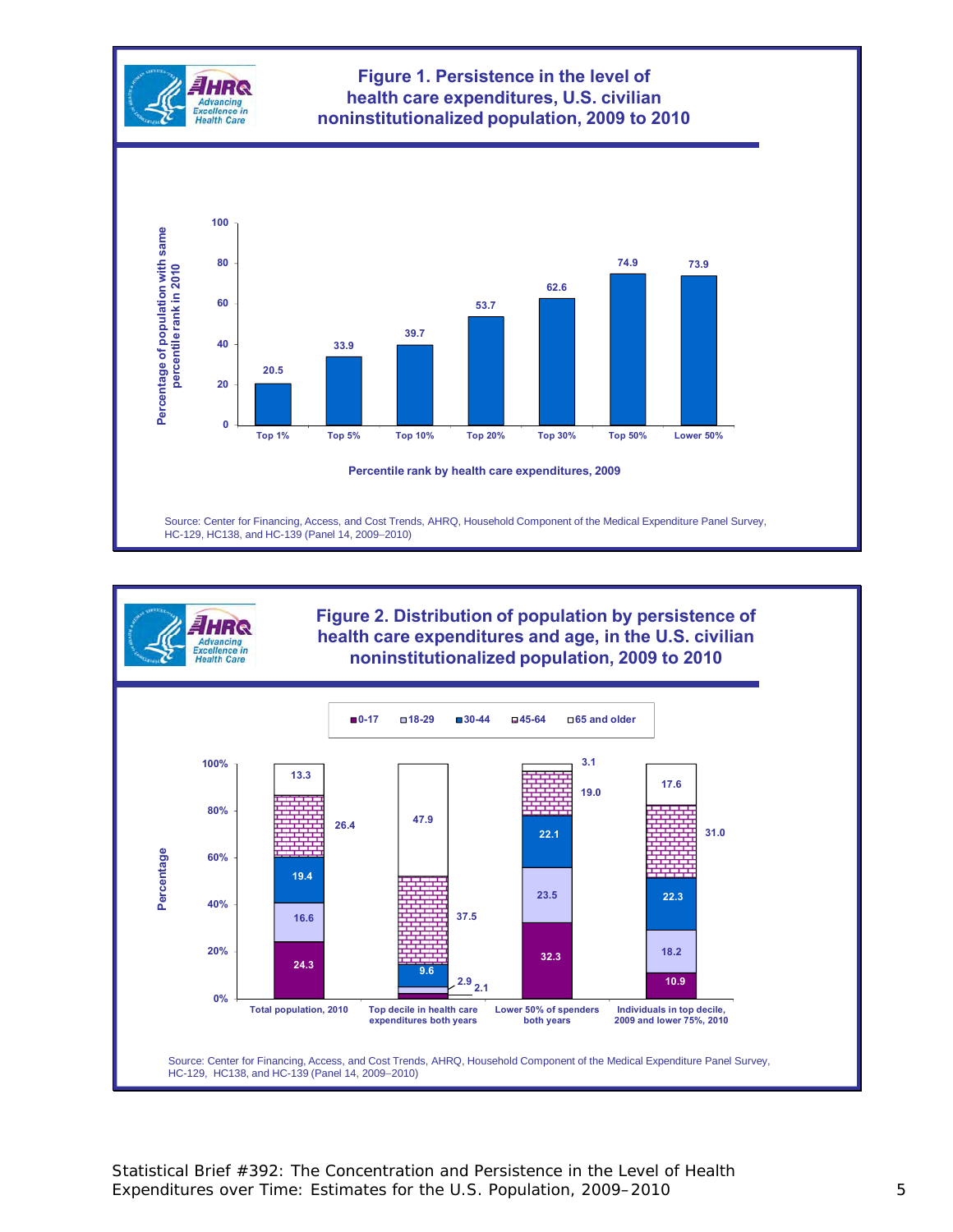

# **Figure 3. Distribution of population by persistence of health care expenditures and race/ethnicity, U.S. civilian noninstitutionalized population, 2009 to 2010**





**Figure 4. Distribution of population by persistence of health care expenditures and sex, in the U.S. civilian noninstitutionalized population, 2009 to 2010**

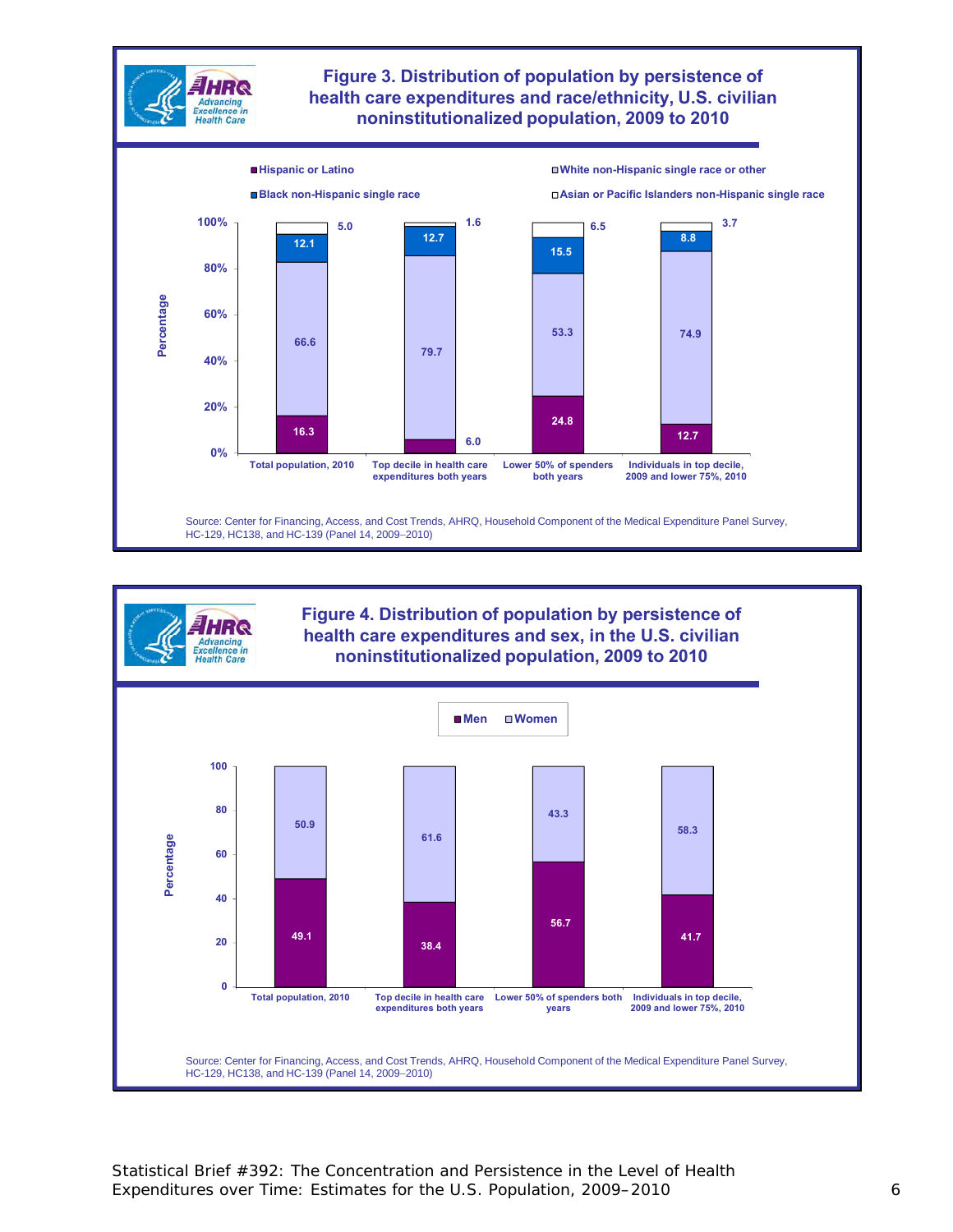

**Figure 6. Distribution of population by persistence of health care expenditures and health insurance coverage, U.S. civilian noninstitutionalized population under age 65, 2009 to 2010**



cellence in<br>cellence in<br>ealth Care

Statistical Brief #392: The Concentration and Persistence in the Level of Health Expenditures over Time: Estimates for the U.S. Population, 2009–2010 7